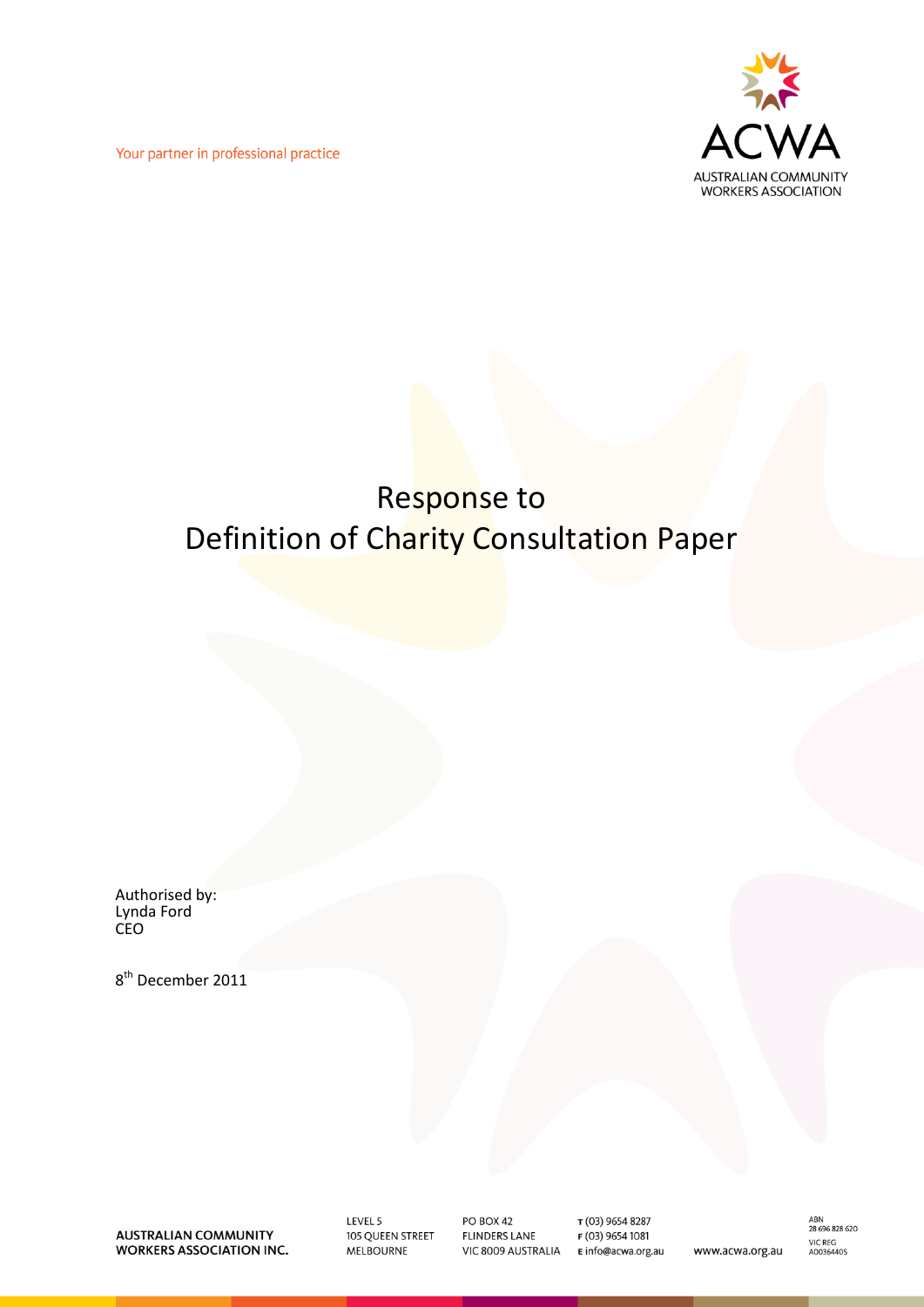

The Australian Community Workers Association (ACWA) is pleased to respond to *A Definition of Charity Consultation Paper.*

Founded in 1969 and formerly known as the Australian Institute of Welfare and Community Workers Inc, the Australian Community Workers Association Inc (ACWA) is the professional body for welfare and community workers in Australia. ACWA represents the professional interests of community workers employed within non-government social welfare agencies, government departments, private practice, self-help groups, social, commercial industrial enterprises. ACWA has branches and members across Australia.

Membership of ACWA is predicated on the holding of an approved qualification and/or achievement of five core competencies based on current and past experience. Community workers with both qualifications and experience are held in high regard in the sector. ACWA's role amongst many is to define and encourage a high standard of qualification and continued professional development for community workers; an aspiration that is often thwarted as qualified and experienced staff move out of the sector and organisations 'battle the drift of workers' to other industries. (CSHISC 2011:13)

Whilst ACWA has members who work both in the government and private sectors, the majority of community workers in Australia work in the nonprofit sector. Currently in Australia there is a recognised shortage of community workers (DEEWR 2011:1), particularly in the nonprofit sector. The Productivity Commission in its research report into the contribution of the not-for profit sector (NFP's) reports that:

'NFP's in all segments of the market reported difficulties in attracting suitably qualified staff due to resource constraints. The community service sector faces particular workforce challenges. These are illustrated by the …high turnover and vacancy rates reported in submissions, a high share of part-time and casual workers, and a higher proportion approaching retirement age. NFP's working in community services report the most difficulties in attracting and retaining a suitably qualified workforce (Productivity Commission 2010: 261).

The Health and Community Services Workforce Council in its 2011 workforce planning document (H&CSWC 2011:1) identifies a number of factors that impact on the ability of the NFP sector to retain staff, these being:

- its inability to compete against higher wages offered in other sectors;
- the competition for staff from a government sector that can pay higher salaries; and
- the uneven use of tax status by PBI's to offer salary benefits of salary sacrifice to staff.